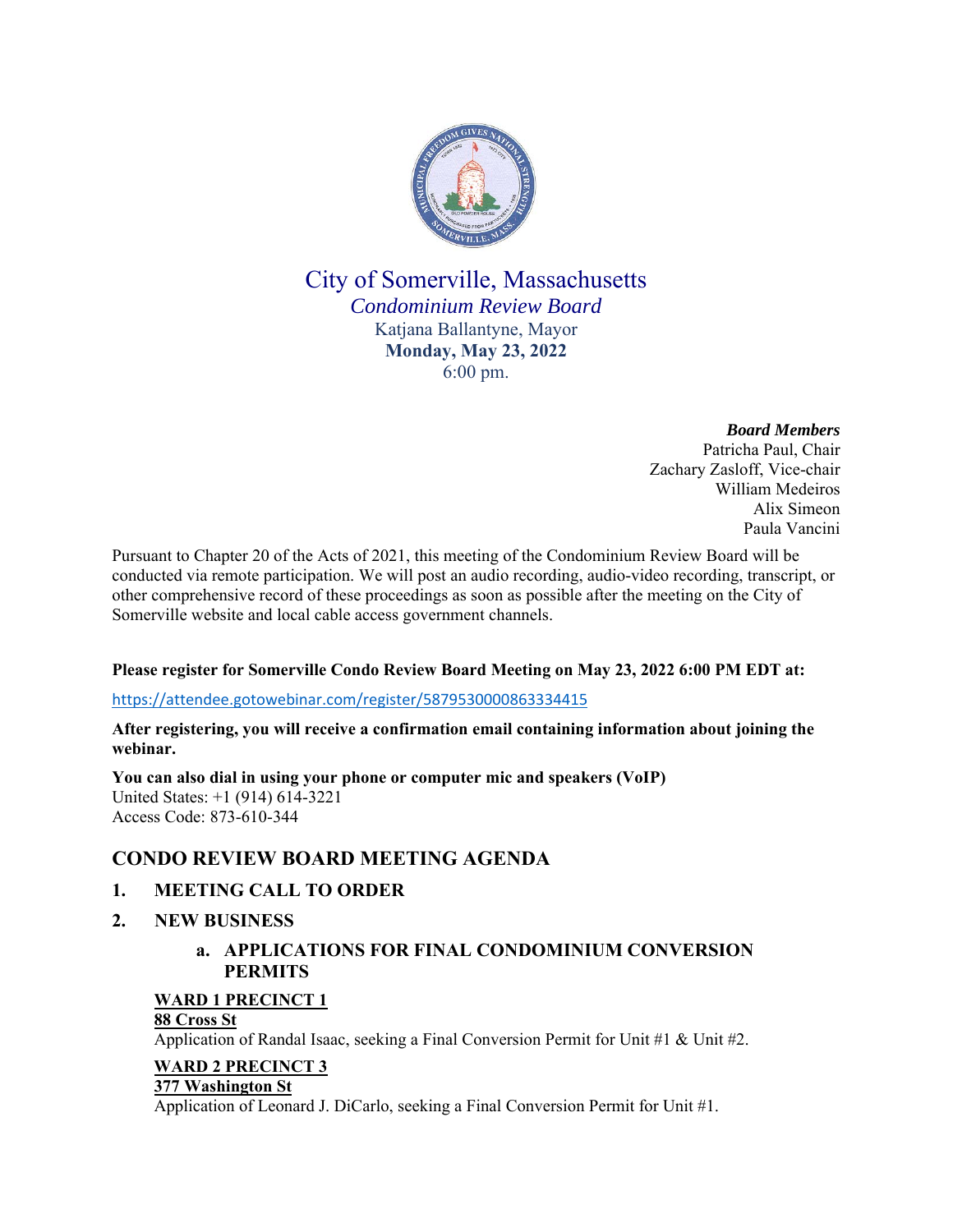## **WARD 4 PRECINCT 3**

### **16 Lee Street**

Application of Prestige Homes Group, LLC, seeking a Final Conversion permit for Unit #1 & Unit #2.

## **WARD 5 PRECINCT 1**

## **12 Woodbine St**

Application of Jason Santana, seeking a Final Conversion permit for Unit #1.

## **WARD 4 PRECINCT 2**

### **16 Evergreen Ave**

Application of Jason Santana, seeking a Final Conversion permit for Unit #1.

# **WARD 7 PRECINCT 2**

**38-40 Waterhouse St** 

Application of Joseph Amaral, seeking a Final Conversion permit for Unit #40 and Unit  $\#38$ . Unit  $\#40$  is intended to be sold to family within the  $4<sup>th</sup>$  degree of kindred.

# **WARD 1 PRECINCT 1**

### **49 Myrtle St**

Application of Mark Chase, seeking a Final Conversion Permit for Unit #1. Tenants in Unit #1 are purchasing their unit.

# **WARD 4 PRECINCT 1**

### **77-79 Ten Hills Rd**

Application of William & Noelle Pino, seeking a Final Conversion Permit for Unit #1 & Unit #2.

#### **WARD 1 PRECINCT 1 26-28 Fountain Ave.**

Application of Dauntless Path, LLC, Sabrina & William Mandell, seeking a Final Conversion Permit for Unit #1 & Unit #2.

## **b. APPLICATIONS FOR PRELIMINARY CONDOMINIUM CONVERSION PERMITS**

## **WARD 2 PRECINCT 2**

## **68 Concord Ave**

Application of 68 Concord Ave., LLC, John J. Mahoney, seeking a Preliminary Non-Rental Conversion Permit for Unit #1 & Unit #2.

## **WARD 5 PRECINCT 1**

## **9-11 Upland Park**

Application of 9-11 Upland Park, LLC, Nima Bekhami, seeking a Preliminary Non-Rental Conversion Permit for Unit #1 & Unit #2.

## **WARD 3 PRECINCT 3**

## **33 Porter St**

Application of Kwesi Acquaah, seeking a Preliminary Non- Rental Conversion Permit for Unit #2 and a Preliminary Rental Conversion Permit for Unit #1.

# **WARD 7 PRECINCT 1**

## **72-74 Simpson Ave**

Application of Natasha Cochran & Janaka Fonseca, seeking a Preliminary Non-Rental Conversion Permit for Unit #72 & Preliminary Rental Conversion Permit Unit #74. Tenants in Unit #74 intend to purchase their unit.